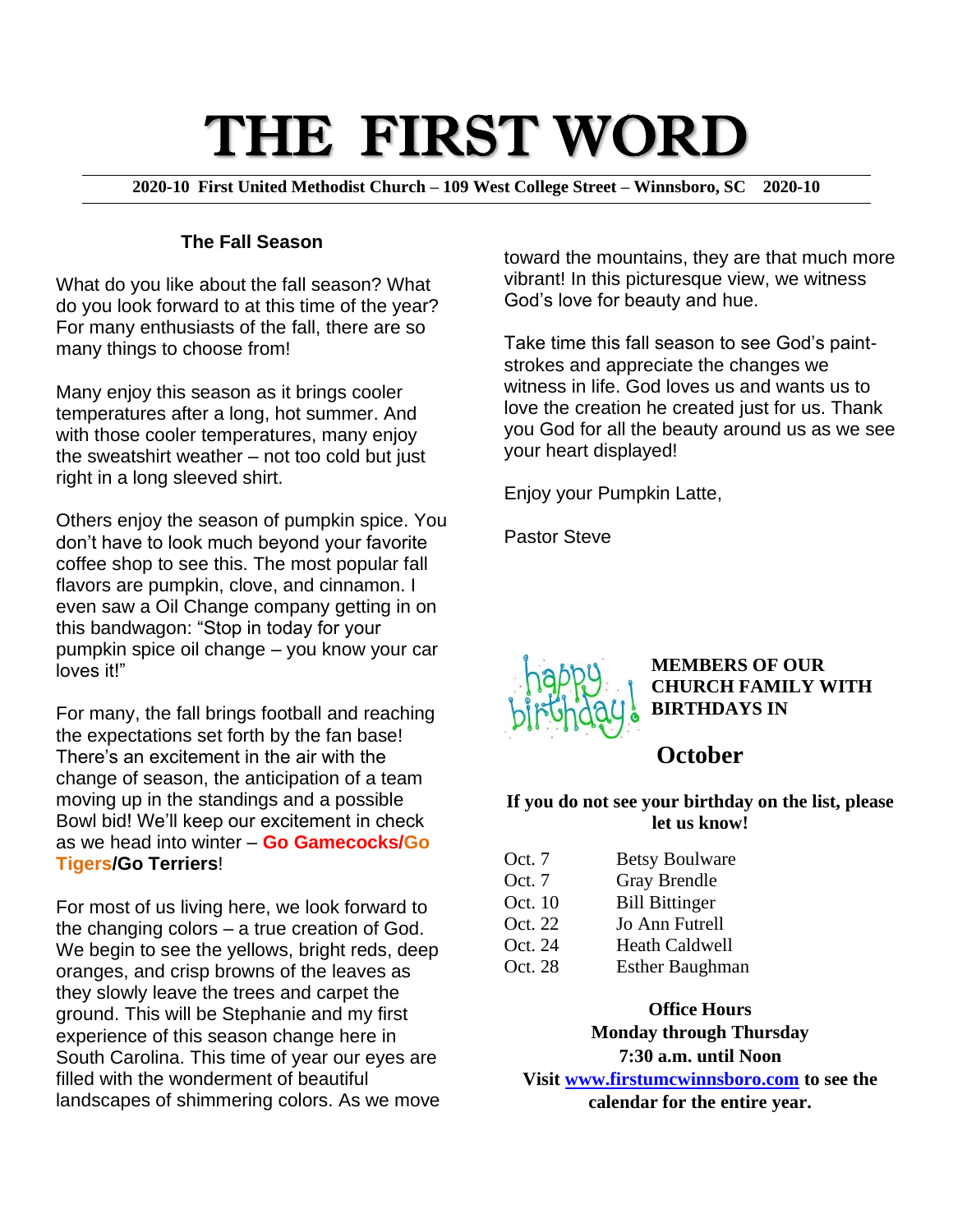#### **When you can, remember to send a card, call or visit:**

**Brent Dorrier,** NHC Parklane, Room 236, 7601 Parklane Road, Columbia, SC 29223

**Doris Myfelt** 3195 Rio Dosa Drive #2103, Lexington, KY 40509 (859)309-9284

**Dot Yon** Goodwin House Apt. #401, 3440 S. Jefferson Street Falls Church, VA 22041

**Lisa Lewis Meyer** 280 Berry Tree Lane, Columbia, SC 29223

**Mabel Ward** 320 Seven Farm Drive, The Summit Place/Daniel Island, Charleston, SC 29452

*Please, remember in prayer those serving our country in our armed forces both at home and overseas.*



The family of Frank Martin, Vickie Robinson, Fred Weed, Louise Taylor, Don Gunter, Lisa Lewis Meyer,

Marie Wood, Brent Dorrier, Kenny Martin, Lynne Moore, Dean Gaddy, Bundy and Betty Bynum..

*People will stay on the prayer list one month. If after their four weeks you would like the person to stay on the prayer list, please call the church office.*



**Steve** 

McDonald began an in-person Sunday school class which is held in the Fellowship Hall. The class begins meeting at **9:45am.** If you are ready to return to Sunday school with social distancing as a requirement - we're ready for you. Discussion is greatly encouraged. We'll see you there!



Please join us on **Thursday, October 22, 2020 at 6:30 pm** as we meet with Dr. Rev. Cathy Jamieson for our annual Charge Conference. This will allow you to stay informed on the business of the church. We are in such unprecedented times, we need your support for the health and well being of our church. Masks and social distancing are required. We hope to see you there.



Pastor **Steve** continues an inperson Bible Study discussing the books of the Bible and their

purpose for humanity from God. We meet **each Thursday**, one at **9:30am** for those able to attend and again at **6:00pm** for those wishing an evening study. We will work from Genesis through Revelation and see God's plan. This is an overview of each book and we will not be getting into deep detail. We will be meeting in Fellowship Hall with social distancing as a requirement. Discussion is greatly encouraged. We'll see you there!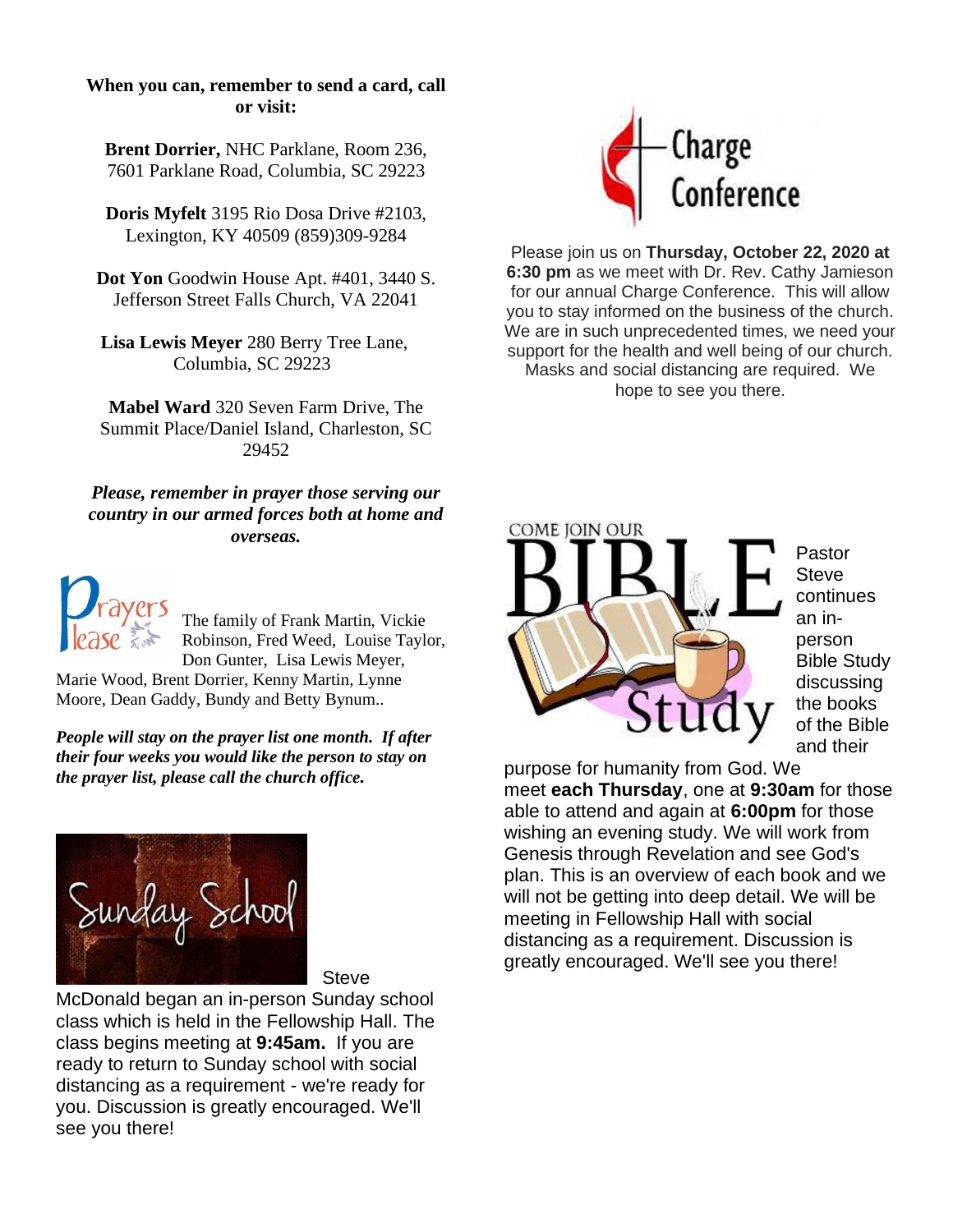# *October 2020*

| <b>Sunday</b>  | <b>Monday</b> | <b>Tuesday</b> | Wednesday      | <b>Thursday</b>                                     | Friday         | <b>Saturday</b>                       |
|----------------|---------------|----------------|----------------|-----------------------------------------------------|----------------|---------------------------------------|
|                |               |                |                | 1                                                   | $\overline{2}$ | 3                                     |
| $\overline{4}$ | 5             | 6              | $\overline{7}$ | 8                                                   | 9              | 10                                    |
| 11             | 12            | 13             | 14             | 15                                                  | 16             | 17                                    |
| 18             | 19            | 20             | 21             | 22<br><b>Charge</b><br><b>Conference</b><br>6:30 pm | 23             | 24                                    |
| 25             | 26            | 27             | 28             | 29                                                  | 30             | 31<br><b>Trunk</b> or<br><b>Treat</b> |



We have a great opportunity to make a safe environment for little ones to do some trick or treating. In conjunction with the Library, we will be doing a Trunk-or-Treat around our church on **Saturday, October 31st**. We have

yet to determine the time, but plan for it to be during daylight hours. More information will be coming in the next few weeks. Plan to be a part of this fun event - we need cars all around our church!



## **WITH PASTOR STEVE**

Pastor Steve wants to meet with you once a month on the first Friday to shoot the breeze and learn more about South Carolina. Until further notice, we will also practice safe meeting standards of distancing and mask wearing. Come meet the new pastor and share your thoughts and dreams. The next "First Friday" is scheduled for this Friday, **October 2nd** @ **8:00am**.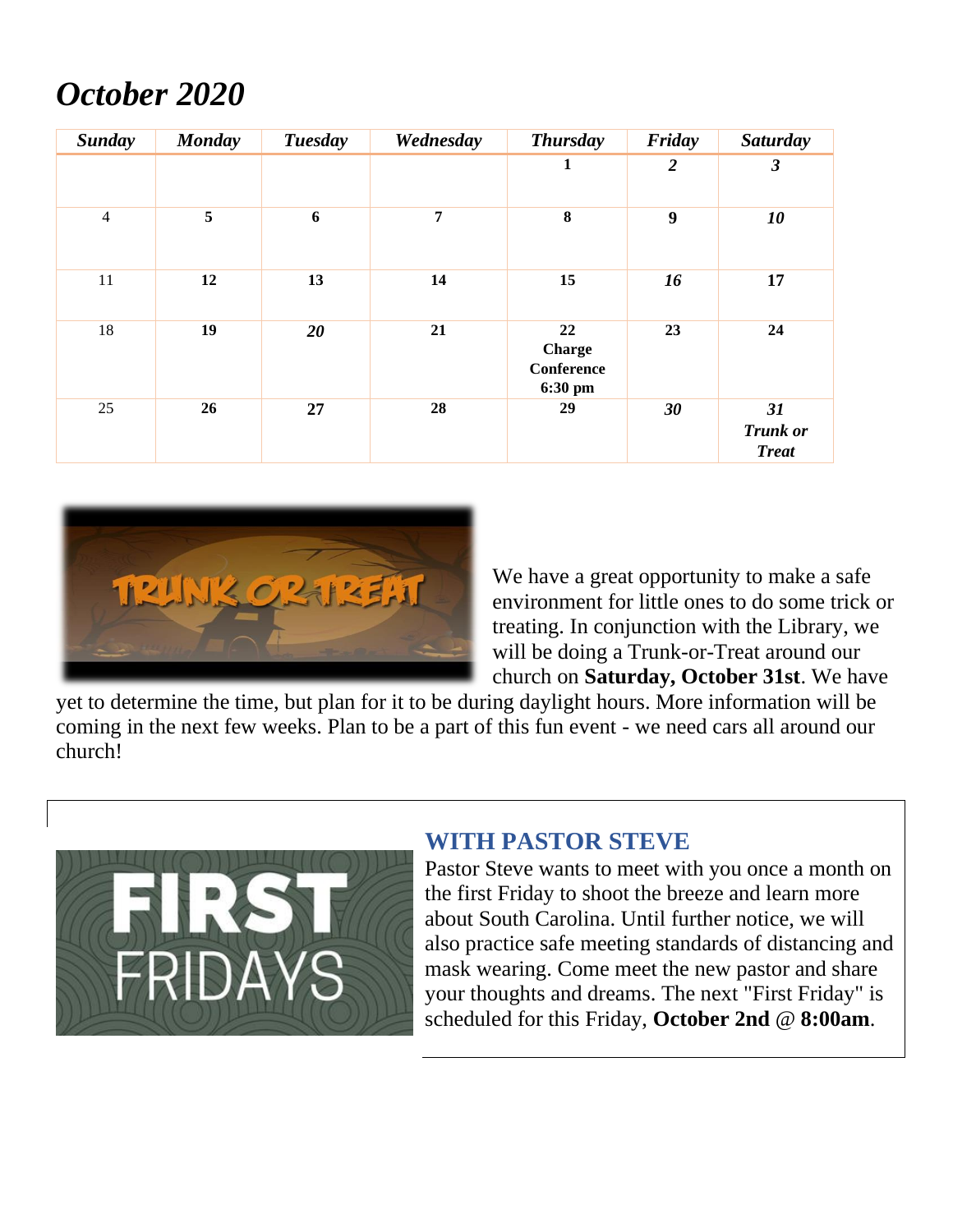# **In Memory**

## **Brigette Douglas**

By Paul and Bobbie Dove Patti Estes

**John Johnson Oliver Johnson Marion Robinson Win McMaster Evon Estes Julie McMaster Frank Martin Pansy Joye Gary Bass Brigette Douglas Mary Yongue Clyde McCants Mitzie Renwick Betty Coleman David Ellison Wayne Mixon By** Linda and Bill Haslett

**In Honor of Sarah Boulware By** Anonymous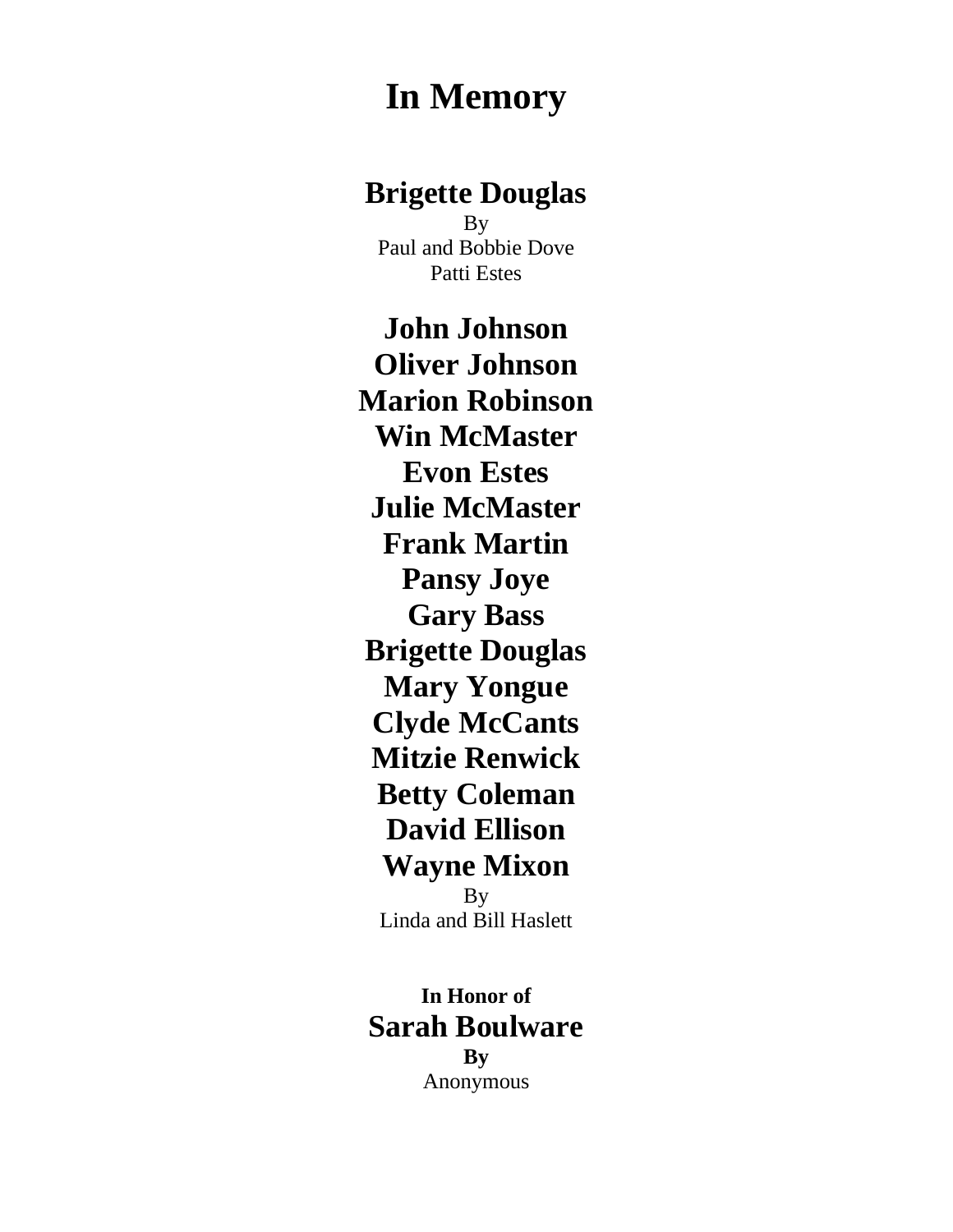#### **In Memory of**

# **Frank Martin**

Dr. Philip and Barbara Finley Mark Doty Lou and Skip Evans Bo and Kathryne Harwell Roger Tompkins Billy and Callie Bell Roy Oates Paul and Bobbie Dove Jim and Esther Baughman Dr. John and Helen Gnann Henry Johnson Patty Estes Jim Suzette Sells Jim and Ann Monroe Eddie and Maria Serrano Weed Anonymous Davis and Anne Robinson Lillian and Weldon Bonds Gwen Harden Marcia Bonds Bob and Em Hackle Martha Robinson Eric and Debra Jordan Bill and Judy Atkinson Roy and Frances Barnett Sara Smith Jimmie Douglas

Fitz Dove Eddie and Norma Branham Vicky Robinson John and Catherine Flitter Pat Styron Gordon and Katherine Doty

**In Honor of Beth and Tony Caulder** By Carolyn and James Venable

## **In Memory of Frank Martin Marion Robinson Julie McMaster By** Bob and Sarah McMaster

**In Memory of Brigette Douglas Marion Robinson Frank Martin Winn McMaster Julie McMaster B**<sub>V</sub> Alex and Kitty Rabb

### **Rev. Steve Elkins Contact Information**

**Cell Phone: 816 210 1076 Office Hours: Monday – Thursday 9:00 until Noon Email: [1stumcpastor@gmail.com](mailto:1stumcpastor@gmail.com) Address: 101 Carlisle Avenue, Winnsboro SC**

PLEASE FOLLOW US ON FACEBOOK,<https://www.facebook.com/FirstUMCWinnsboro/> THE CHURCH WEBPAGE<https://www.firstumcwinnsboro.com/>

You can find all of Pastor Steve's sermons on our website under the heading, Sermons or for the earlier ones, Sermon Archives.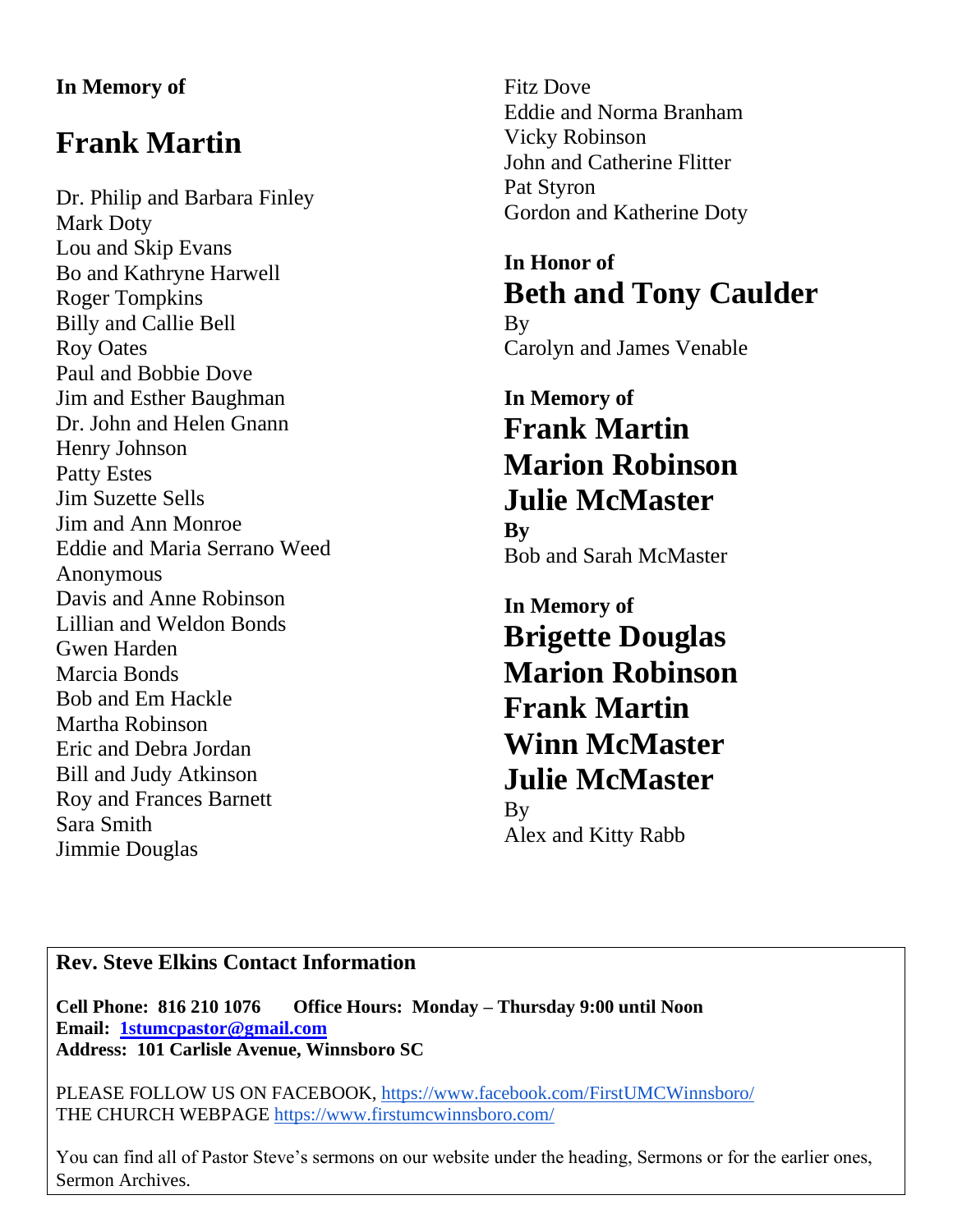

The Big Grab… It's OVER! Please thank the Yard Sale crew when you see them for a job well done. How many ways can we thank this group of people who dedicated hours upon hours of manual labor and hard work to raise over \$13,000. That's right folks, over \$13,000. After the dust settles, the Yard Sale crew will sit down and very carefully decide where to send this money. The causes and missions are blessed to have this group of First United Methodist women working diligently to help others in need.



We need you. Would you please consider volunteering your time and talent to this worthy cause. Currently, we have only 4 or 5 people to make this very important ministry happen. We need people to pick up items, sort items, pack bags and deliver the goods to the Council on Aging. We also need the uplifting cards personalized by you so the shut-ins will receive a special note with each bag. Donations are always appreciated and needed, but we need volunteers! Please consider spending time (at your own leisure) to helping with the Blessing Box

Ministry. If you would like additional information, please call the church office.

#### **2020 POINSETTIA ORDER FORM**



**POINSETTIAS THIS YEAR WILL COST \$12.50 FOR A 6" POT WITHOUT A BOW. TAKING QUALITY INTO CONSIDERATION THIS IS THE BEST PRICE WE HAVE FOUND.** 

**PLEASE FILL OUT THE FORM BELOW WITH THE SENTIMENT YOU WISH TO BE EXPRESSED IN THE BULLETIN AND PUT THE COMPLETED FORM IN THE OFFERING PLATE. THANK YOU.**

#### **IN MEMORY/HONOR OF:**

#### **BY:\_\_\_\_\_\_\_\_\_\_\_\_\_\_\_\_\_\_\_\_\_\_\_\_\_\_\_\_\_\_\_\_\_\_\_\_\_\_\_\_\_\_\_\_\_\_\_\_\_\_\_\_\_\_\_\_\_\_\_\_\_\_\_\_\_\_\_\_\_\_\_\_\_\_\_\_\_\_\_\_\_\_\_\_\_\_**

**DUE NO LATER THAN NOVEMBER 30, 2020**

**\_\_\_\_\_\_\_\_\_\_\_\_\_\_\_\_\_\_\_\_\_\_\_\_\_\_\_\_\_\_\_\_\_\_\_\_\_\_\_\_\_\_\_\_\_\_\_\_\_\_\_\_\_\_\_\_\_\_\_\_\_\_\_\_\_\_\_\_\_\_\_\_\_\_\_\_\_\_\_\_\_\_\_\_\_\_\_**

**\_\_\_\_\_\_\_\_\_\_\_\_\_\_\_\_\_\_\_\_\_\_\_\_\_\_\_\_\_\_\_\_\_\_\_\_\_\_\_\_\_\_\_\_\_\_\_\_\_\_\_\_\_\_\_\_\_\_\_\_\_\_\_\_\_\_\_\_\_\_\_\_\_\_\_\_\_\_\_\_\_\_\_\_\_\_\_\_\_\_ \_\_\_\_\_\_\_\_\_\_\_\_\_\_\_\_\_\_\_\_\_\_\_\_\_\_\_\_\_\_\_\_\_\_\_\_\_\_\_\_\_\_\_\_\_\_\_\_\_\_\_\_\_\_\_\_\_\_\_\_\_\_\_\_\_\_\_\_\_\_\_\_\_\_\_\_\_\_\_\_\_\_\_\_\_\_**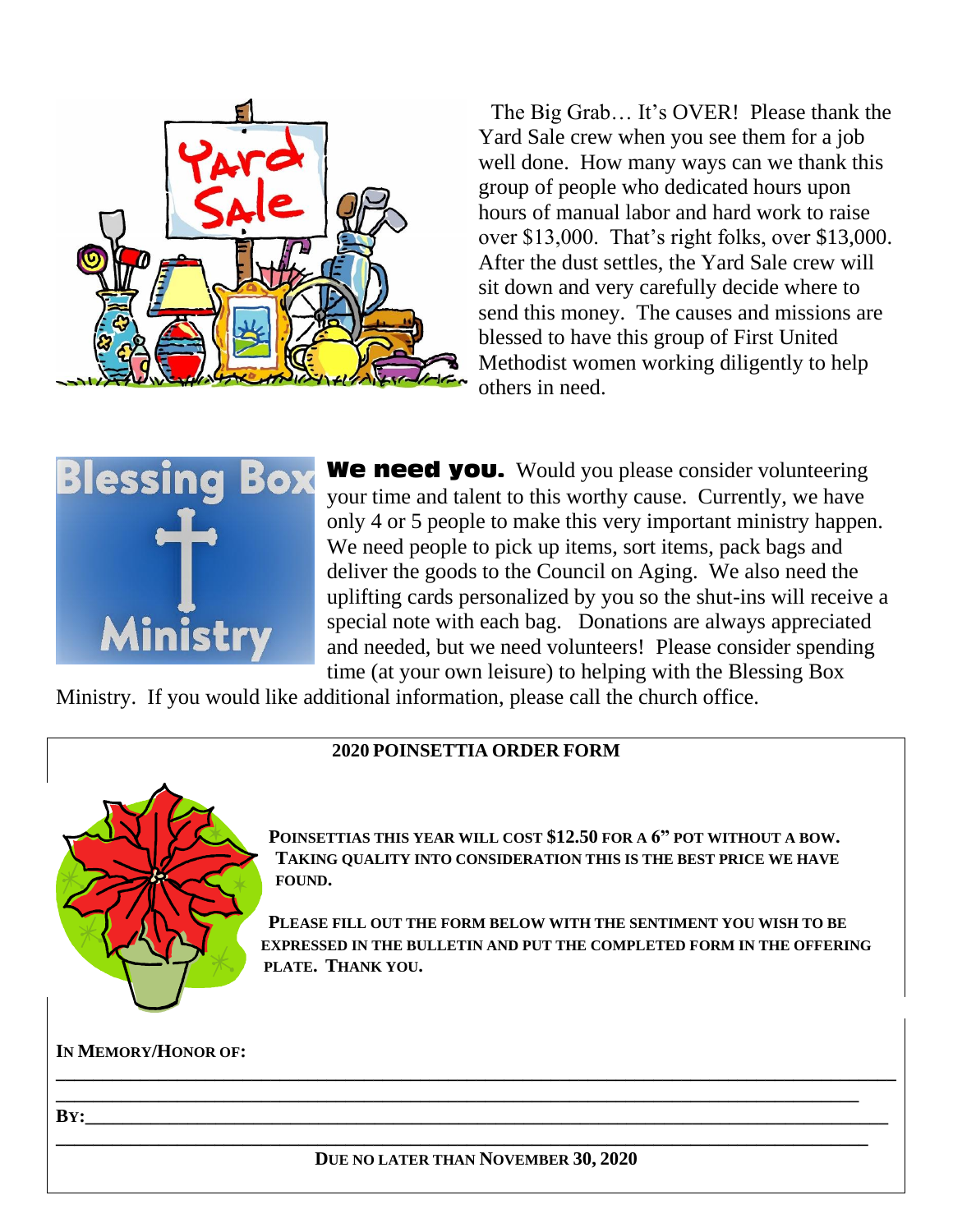

# **Blood Drive First UMC of Winnsboro**

# **Fellowship Hall** Monday, October 5th  $2PM - 7PM$

To schedule your appointment, please visit RedCrossBlood.org and enter Sponsor Code: FirstUMC

COVID-19 antibody testing included with every donation! \*Results available online or on App within 5 days

Schedule a blood donation appointment today: Download the Blood Donor App | RedCrossBlood.org | 1-800-RED CROSS | 1-800-733-2767

\*Offers and items are non-transferable and are not redeemable for cash. Items are available while supplies last. @2020 The American National Red Cross | 287501 W